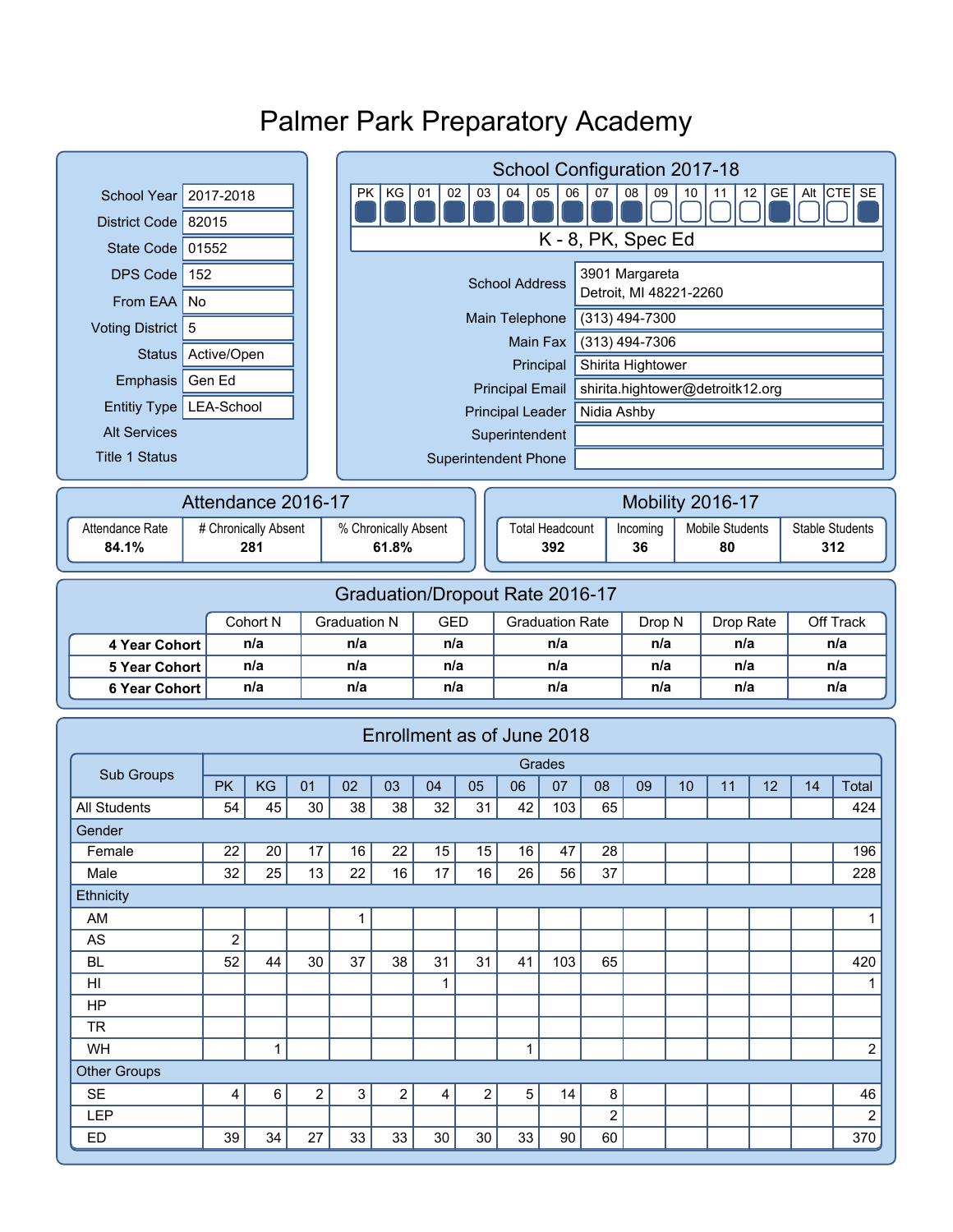#### Palmer Park Preparatory AcademyM-Step 2016-17 Proficiency Not Proficient Partially Proficient  $\Box$  Proficient  $0.0\%$  12.0% 24.0% 36.0% 48.0% 60.0% 72.0% 84.0% 96.0% 108.0% 84.4% Social Studies - Grade 08  $\sqrt{12.5\%}$  $\sqrt{3.1\%}$ 88.5% Social Studies - Grade 05 11.5%  $0.0%$ ■92.5% Science - Grade 07 5.0%  $\Box$  2.5% 89.5% Science - Grade 04 10.5%  $0.0%$ 84.1% Mathematics - Grade 08 15.9%  $0.0%$ 88.6% Mathematics - Grade 07 11.4%  $0.0%$ 85.3% Mathematics - Grade 06  $14.7%$ Subject and Grade  $0.0%$ 92.3%  $3.8\%$ Mathematics - Grade 05 3.8% 147.4% Mathematics - Grade 04 31.6% 21.1% ■50.0% 25.0%<br>25.0% Mathematics - Grade 03 68.8% English - Grade 08 25.0% 6.3% 72.2% English - Grade 07 21.5% 6.3% 85.7%  $5.7%$ English - Grade 06 8.6% 70.4% 22.2% English - Grade 05 7.4% 63.2% English - Grade 04 10.5% 26.3% 150.0% English - Grade 03 32.1% 17.9% 12.0% 24.0% 36.0% 48.0% 60.0% 72.0% 84.0% 96.0% 108.0%  $0.0\%$ Student Count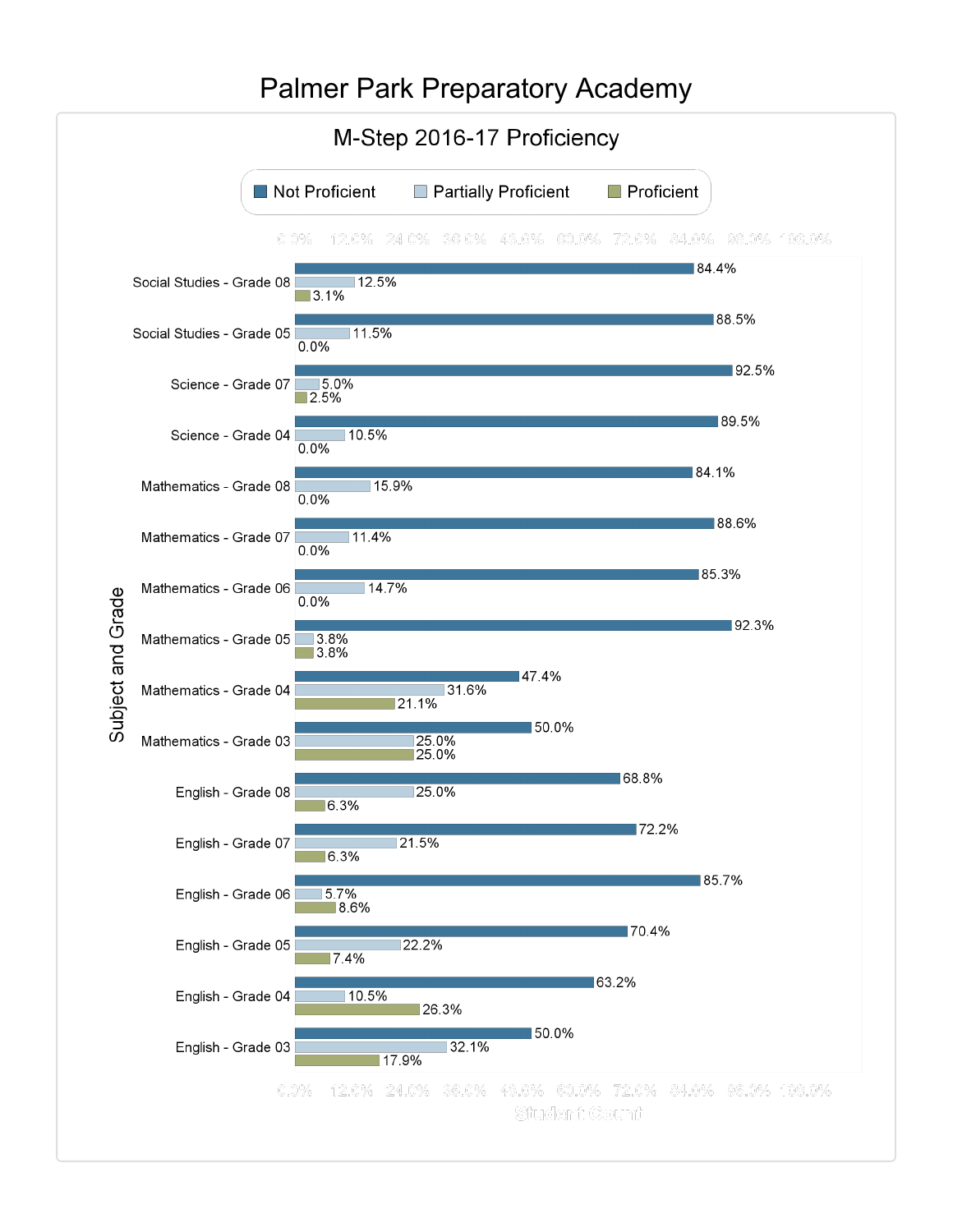# Palmer Park Preparatory Academy

NWEA MAP Spring 2017 - Average RIT Score

National Norm